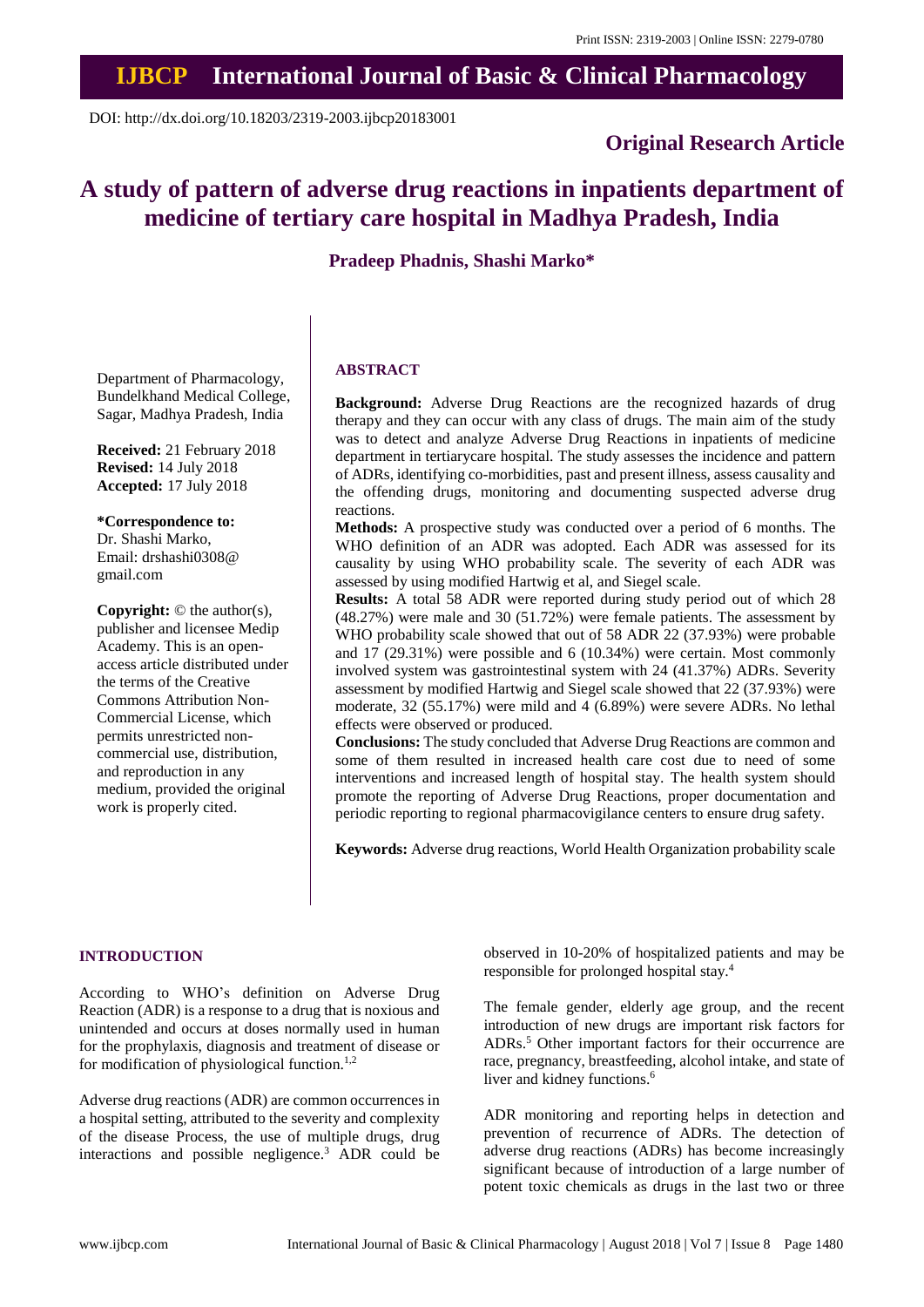decades. WHO has intervened seriously in this matter and established an international adverse drug reaction monitoring centre at Uppsala, Sweden, which is collaborating with national monitoring centers in around 70 countries.

The Pharmacovigilance Programme of India was initiated by the Government of India on 14.07.2010 with the All India Institute of Medical Sciences (AIIMS), New Delhi as the National Co-Ordination Centre for monitoring Adverse Drug Reactions (ADR) in the country for safe guarding public health. To ensure implementation of this programme in a more effective way, the National Coordination Centre has been shifted to the Indian Pharmacopeia Commission, Ghaziabad, (UP) on 15.04.2011. The national Coordination Centre is operating under the supervision of Steering Committee to recommend procedures and guidelines for regulatory intervention.

#### *Aims and objectives*

- To detect adverse drug reactions (ADRs) to drugs used in admitted patient of medicine department in BMC Hospital.
- Find out the incidence, type and nature of ADR, causality drugs causing the same and their outcome amongst the hospitalized patients in the medicine ward of Bundelkhand Medical college tertiary care teaching hospital located in Sagar Madhya Pradesh.

#### **METHODS**

A prospective study of 6 month's duration, from Dec 2016-May 2017, was carried out in the Bundelkhand Medical College, Sagar in indoor patients of medicine department with the help of Department of Pharmacology in Bundelkhand Medical College, Sagar, Madhya Pradesh.

Appropriate study protocol and protocol and proforma for monitoring ADR were developed.

#### *Inclusion criteria*

Patients of either sex of any age admitted in medicine ward who developed an ADR.

#### *Exclusion criteria*

Patient's presenting difficulties in communication and accidental or intentional poisoning or known allergic reaction due to drugs will be excluded from the study.

On receiving the report, investigator visited the respective ward and collected the necessary details. When an ADR was suspected, the data from the patient profile form such as patient details, patient medication details including nonprescription drugs, alternative treatments and recently ceased medications, comprehensive adverse reaction details including description of the reaction, time of onset and duration of the reaction and treatment given with relevant investigation reports were collected.

The causality was assessed by using WHO probability scale and the severity was assessed by using the Hartwig and Siegel severity assessment scale according to the recommendation by the WHO Uppsala Monitoring Center. 7

#### *Statistical method*

From pooled data we calculated mean, standard deviation, percentage, and as required the Chi-squared test were applied to find the association between outcome and parameters and P-values less than 0.05 were considered as significant.

#### **RESULTS**

During the 6 months study period, a total 2780 patients studied prospectively. A total of 58 ADRs were reported in 2780 patients. Among 2780 patients, 1820 were in the age group of less than 40 years and 960 in age group of more than 40 years and they had 32 patients (55.17%) and 26 patients 44.82% with ADRs respectively.

The gender distribution among the patients, who experienced ADRs were 28 (48.27%) males and 30 (51.72%) females. Taking the whole study population 2780 females (1080) have experienced more number of ADRs as compared to the male (1700) population (Table 1).

| <b>Demographic parameter</b> |             | No of ADRs $(\%$ |
|------------------------------|-------------|------------------|
| Age wise                     | $<40$ years | 32(54.5%)        |
|                              | $>40$ years | 26(44.82%)       |
| Gender wise                  | Male        | 28(48.27%)       |
|                              | Female      | 30(51.72%)       |
| Total                        |             | 58               |

**Table 1: Demographic data of patients who had adverse drug reactions.**

As expected, polypharmacy had a major influence on the occurrence of ADRs with a total of 36(62.06%) ADRs observed in patients receiving 4 or more medications concurrently.

Conversely, 22 (37.93%) ADRs were detected in patients on 3 or less medications (Table 2).

The frequency of ADRs associated with different routes of administration was as follows- oral (n=50), parenteral  $(n=6)$  and topical  $(n=2)$  (Table 3).

The gastrointestinal side effects (e.g. gastritis, dysphasia,) were at the top with 41% followed by skin and subcutaneous disorders (29%), other main group were respiratory (12%) CNS and neurological disorders (6%).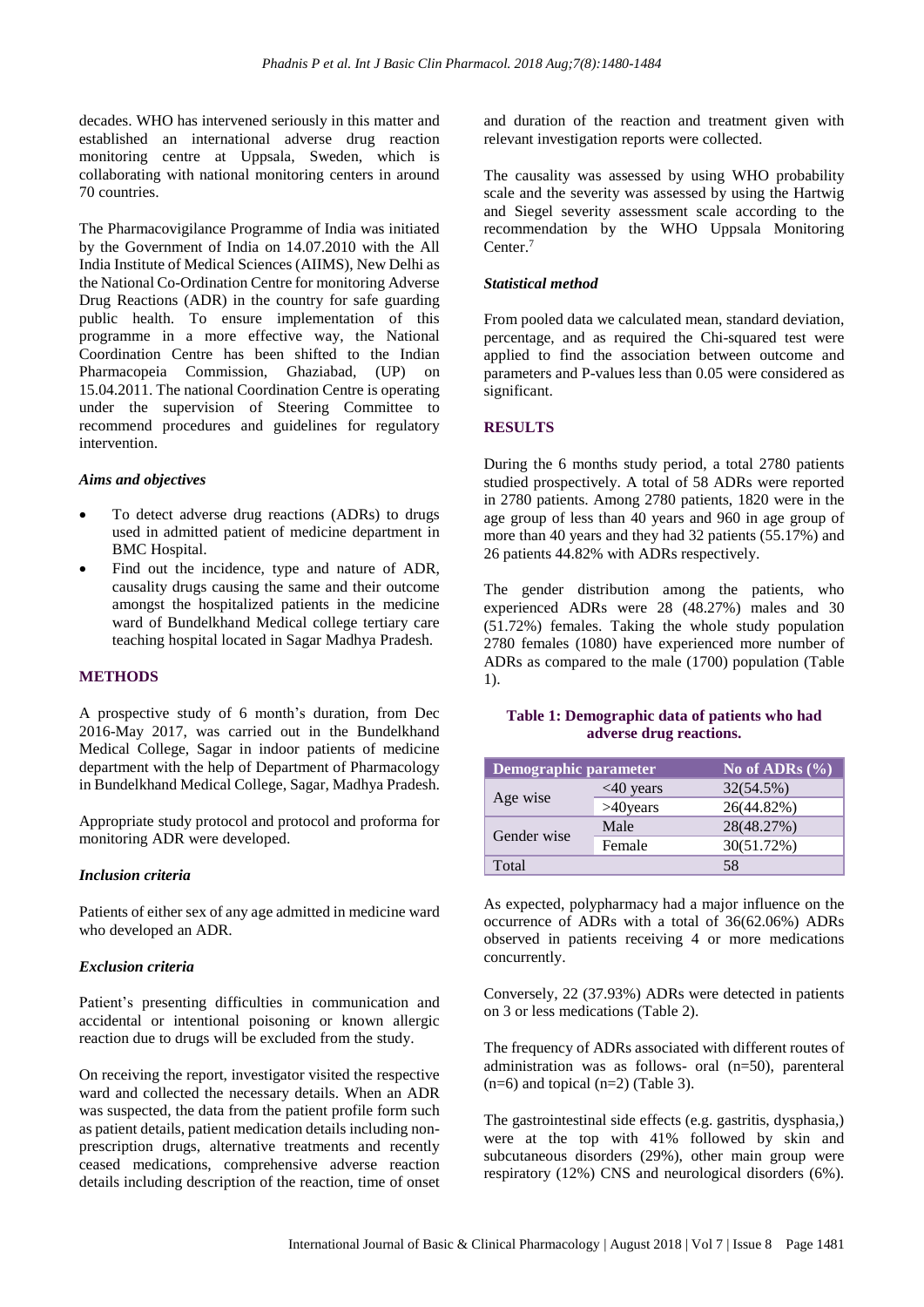The detailed description of organ system affected by ADRs is shown in Table 4.

#### **Table 2: Number of drugs and adverse drug reactions (%).**

| <b>Number of drugs</b> | No of ADRs $(\%$ | $($ %)        |
|------------------------|------------------|---------------|
|                        | 4(6.89%)         |               |
| $\mathfrak{D}$         | $6(10.34\%)$     | 22(37.93%)    |
| 3                      | $12(20.68\%)$    |               |
|                        | 8(13.79%)        |               |
| 5                      | $10(17.24\%)$    |               |
| 6                      | $9(15.51\%)$     | $36(62.06\%)$ |
|                        | $9(15.51\%)$     |               |
| Total                  | 58               |               |

#### **Table 3: Adverse drug reactions related to route of drug administration.**

| <b>Route</b> | ADRs $(\% )$ |
|--------------|--------------|
| Oral         | 50(86.20%)   |
| Parenteral   | $6(10.34\%)$ |
| Topical      | $2(3.4\%)$   |
| Total        | 58           |

#### **Table 4: Adverse drug reactions and organ system involved.**

| <b>Organ system involved</b>  | No of ADRs $(\% )$ |
|-------------------------------|--------------------|
| Gastrointestinal disorders    | 24(41.37%)         |
| Skin and mucous membranes     | $17(29.31\%)$      |
| Respiratory disorders         | $7(12.06\%)$       |
| CNS and neurological disorder | 4(6.89%)           |
| Hepatobiliary disorders       | $2(3.44\%)$        |
| Others                        | 4(6.89%)           |
| Total                         | 58                 |

#### **Table 5: Causality assessment of adverse drug reactions by WHO probability scale.**

| <b>Probability scale</b> | <b>No of ADRs</b> |
|--------------------------|-------------------|
| Certain                  | 6(10.34%)         |
| Probable                 | 22(37.93%)        |
| Possible                 | 17(29.31)         |
| Unlikely                 | 3(5.17%)          |
| Conditional              | 4(6.89%)          |
| Un-assessable            | 6(10.34%)         |
| Total                    | 58                |

Out of total number of 58 ADRs, 6 (10.34%) were classified as certain, e.g. hypersensitivity reaction with intravenous contrast medium, skin reactions with cefotaxime injection, itching and dermatitis with etophylline tablets, and hypoglycemia with glibenclamide tablets. 22 ADRs (37.93%) were considered Probable e.g. dry cough with enalapril and dysphasia with furosemide tablets 17 (29.31%) were classified as possible 6 (8.62%) could not be categorized and were placed under unassessable category Table 5.

Out of 58 ADRs, 28 (48.27%) were found to be mild e.g. cold extremities with atenolol, 22 (37.93%) moderate e.g. dry cough with ramipril, and 8 (13.79%) severe Table 6.

#### **Table 6: Classification of adverse drug reactions on the basis of severity.**

| <b>Severity</b> | $\mathbb{N}$ o of ADRs $(\% )$ |
|-----------------|--------------------------------|
| Mild            | 28(49%)                        |
| Moderate        | 22(37.93%)                     |
| Severe          | 8(13.79%)                      |
| Total           | 58                             |

Most of the severe ADRs were associated with oral hypoglycemic drugs, insulin and heparin. These were reported more commonly with injectable as compared to oral medications.

Distribution of ADRs according to therapeutic classes: antimicrobial 19 (32.75%), antihypertensive 15 (25.86%), antidiabetics 8 (13.79) and NSAIDs 7 (12.06%). Among the individual drugs ramipril was associated with maximum cases of ADRs 4 (6.8%) followed by atenolol 3 (5.17%) and amlodipine 2 (3.44%) Table 7.

#### **Table 7: Pharmaological classes of drugs implicated to cause adverse drug reactions.**

| <b>Drug classes</b> | No of ADRs $(\%$ |
|---------------------|------------------|
| Antimicrobials      | 19(32.75%)       |
| Antihypertensive    | 15(25.86%)       |
| Antidiabetic        | 8(13.79%)        |
| <b>NSAIDs</b>       | $7(12.06\%)$     |
| CNS drugs           | $4(6.8\%)$       |
| Anticoagulants      | 3(5.17%)         |
| Others              | $2(3.44\%)$      |
| Total               | 58               |

#### **DISCUSSION**

In this study, the overall incidence of ADRs was 2%. Jose and Rao based on the data of spontaneous reporting observed the incidence of 1.14% for inpatients and 0.012% for the out patients.<sup>8</sup>

In this study, demographic data showed slightly high incidence of ADRs in females. Female gender is considered important risk factors for ADRs.<sup>5,6</sup> Other Indian spontaneous reporting studies had also observed high percentage ADRs in females.<sup>9,10</sup> This finding may be because of differences in weight and body mass index, hormonal changes unique to females (during puberty, menstrual cycles, menopause), and the effect of these changes on drug metabolism. Other possible factors include differences in fat composition (with respect to impact on drug distribution) and genomic constitutional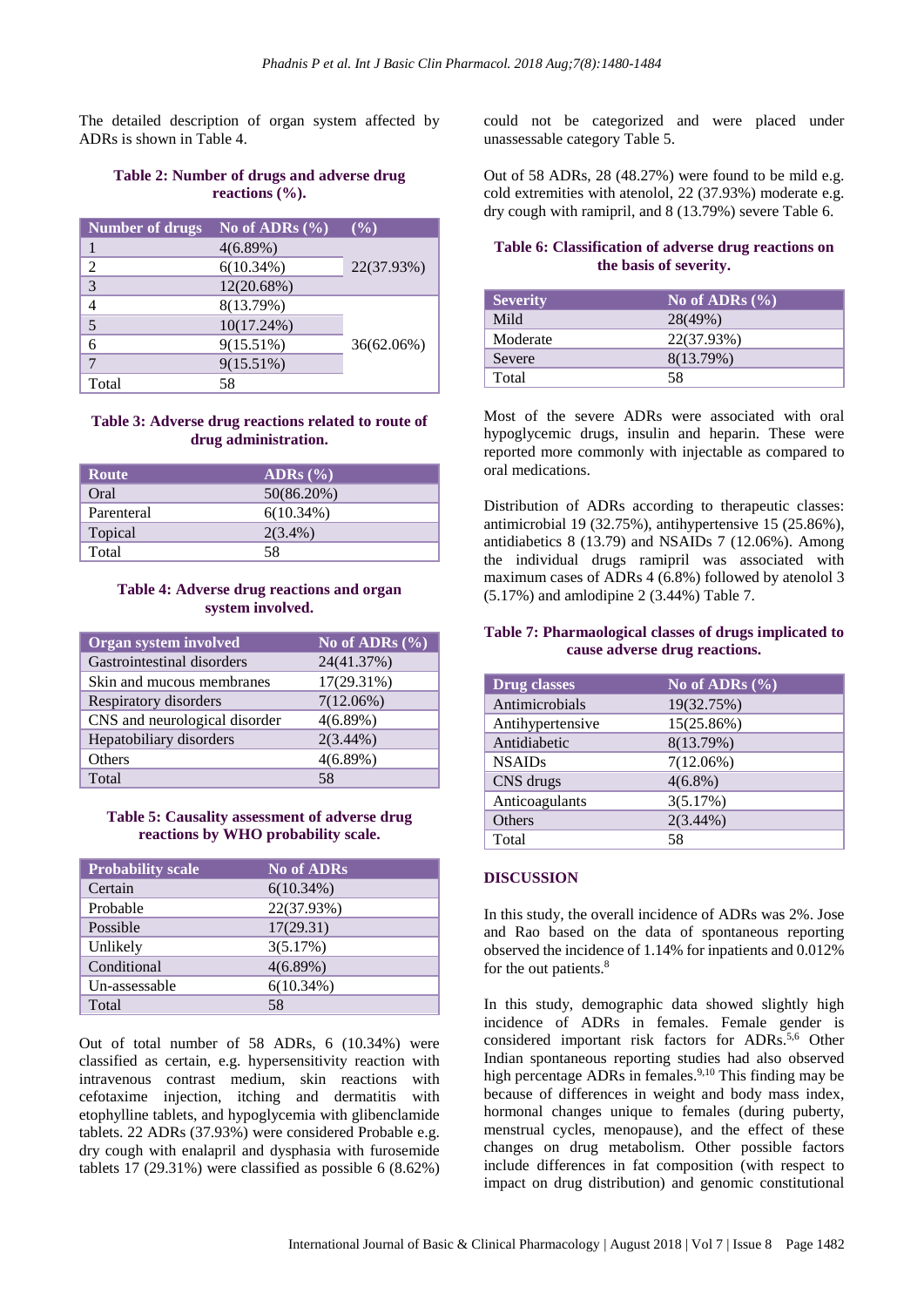differences influencing the levels of various enzymes involved in drug metabolism.11,12

In present study the elderly showed high frequency of reactions, which is in concurrent with the studies by Ramesh et al  $9$  and Arulmani et al.<sup>10</sup> The reasons that could be attributed are that the patients of this age group suffered from hypertention and diabetes. So, this age group used more number of medicines and complained about drugrelated adverse events, though most of these adverse events were mild and easily tolerated. whereas in other studies by Venkatesan et al, Rajkannan et al, showed high frequency of reactions in adults. $13,14$ 

A majority of the ADRs were associated with oral administration of medicines followed by parenteral route. Most of ADRs with injectable medications were severe. The two topical reactions observed was erythema (localized skin redness) on application of heparin sodium. Gastrointestinal ADRs were most commonly observed with oral medications.

In the present study, most commonly involved system was gastrointestinal tract followed by skin and subcutaneous disorders. Next main groups are respiratory, neurological and hepatobiliary disorders however in previous studies 6,8,10 the most commonly involved system was skin cream.

The incidence of adverse drug events is directly proportional to the number of drugs being taken and increases remarkably as number of drugs rises. Many epidemiological studies of risk factors for adverse drug reactions have shown that the number of concurrently used drugs is the most important predictor of these complications. <sup>15</sup> Polypharmacy needs to be discouraged as a good number of ADRs results from drug drug interaction.

The major causative drug class was antimicrobial. This finding is concurrent with many epidemiological studies.<sup>10,14</sup> In this study, antimicrobials were most commonly reported class for the drug allergies as observed earlier.<sup>16</sup> They are reported as most frequent cause of serious cutaneous reactions like SJS in India.<sup>17</sup> In concurrently with the previous study, commonly observed antimicrobial group were beta lactam antibiotics and fluoroquinolones. 18

In causality assessment, almost 38% reactions belonged to probable category and 30% cases belonged to possible category. In most cases, it was because of multiple drug suspects. This may be because of high frequency of polypharmacy. The study strongly suggest that there is greater need for streamlining of hospital based ADR reporting and monitoring system to create awareness and to promote the reporting of ADR among healthcare professionals of the country.

#### **CONCLUSION**

This study has the limitation of being a short term study, which yielded 58 ADR's other limitations were the fact that the time of onset and rechallange was not possible or performed. Pharmacovigilance may be enforced in this country for better and safe use of drugs. Our ability to anticipate and present such ADR's can be facilitated by the standardized approaches and active reporting of suspected ADR's by all healthcare professionals including clinical pharmacist. In this study, around 2% of the hospital patients develop ADRs and a significant number of these ADRs were preventable (a lot can be saved in terms of financial resources and human suffering). Our study has generated a useful data particularly in the Indian context. In any case, our study is no more effort in making the drug use much more rational and safe.

#### **ACKNOWLEDGEMENTS**

The authors are thankful to Dr. DK Jain Professor and Head, Department of Pharmacology, Bundelkhand, Medical College Sagar for their guidance and support.

*Funding: No funding sources Conflict of interest: None declared Ethical approval: The study was approved by the Institutional Ethics Committee of Bundelkhand Medical College, Sagar, MP, India*

#### **REFERENCES**

- 1. WHO international drug monitoring the role of national centers tech rep ser WHO; 1972:498.
- 2. Couper MR, Mehta DK, editors. In: WHO Model Formulary. 1ST Edn. Geneva: World Health Organisation; 2002:9.
- 3. Leape LL, Brennan TA, Laird N, Lawthers AG, Localio AR, Barners BA, et al. The nature of adverse events in hospitalized patients- Results of Harvard medical practice study 2. N Engl J Med. 1991;324:377-84. [PubMed]
- 4. Classen DC, Pestotnik SL, Evans RS, Lloyd JF, Burke JP. Adverse drug events in Hospitalized patientsexcess length of stay, extra costs and attributable mortality. J Am Med Assoc. 1997;277:301-6. [PubMed]
- 5. Wu C, Bell CM, Wodchis WP. Incidence and economic burden of adverse drug reactions among elderly patients in Ontario emergency departments: a retrospective study. Drug Saf. 2012;35(9):769-81.
- 6. Alomar MJ. Factors affecting the development of adverse drug reactions (review article). Saudi Pharm J. 2014;22(2):83-94.
- 7. Smith CC, Bennett PM, Pearce HM, Harrison PI, Reynolds DJ, Aronson JK, et al. Adverse drug reactions in a hospital general medicine unit meriting notification to the Committee on Safety of Medicines. Br J Cln Pharmacol. 1996;42:423-9. (PMC free article) [PubMed]